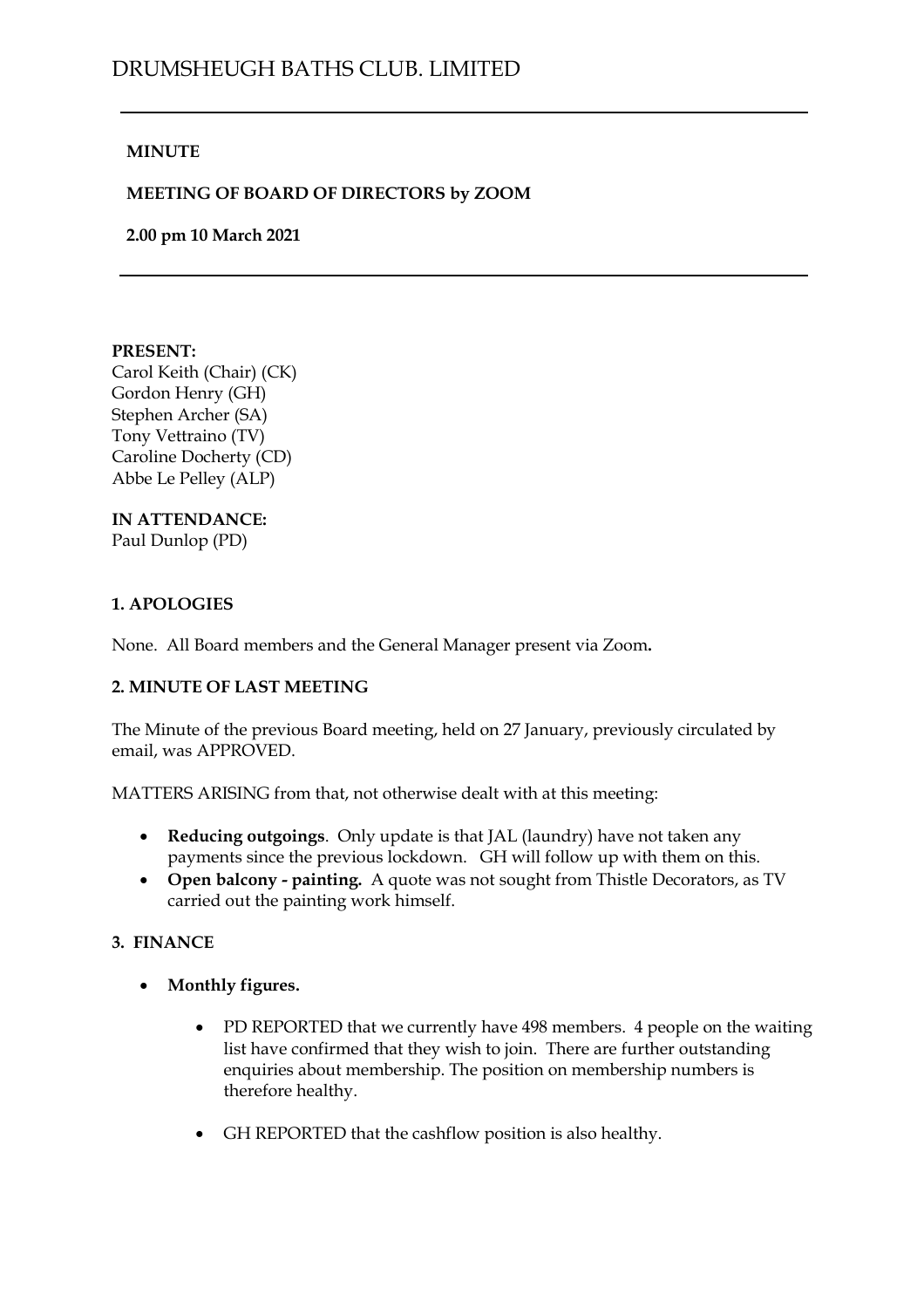## DRUMSHEUGH BATHS CLUB. LIMITED

• CK REPORTED that a member had raised the issue of loyal members continuing to pay subscriptions. AGREED that the communication from CK to be issued following this meeting will touch on this. Members have shown great loyalty. AGREED that it is likely that subscriptions for next year (2022) will be treated in the same way as those for the current year.

### • **Report from Finance Sub-Committee.**

NOTED that the sub-committee had met and was recommending expenditure on the items referred to in the General Manager's Report.

### • **Management Accounts for year to January 2021**

These had been produced using Xero for the first time. GH ran through them. AGREED that the new format was helpful and allowed an easier "drill down" into figure headings. The format would be "tweaked" following input from GH and others over the coming months.

### **4. GENERAL MANAGER**'**S REPORT**

NOTED that CK wished to deal with this Agenda item before Communication with Members.

NOTED that CK, TV and PD had conducted a walk round of the building and identified areas where work was urgently required.

- **Gents' poolside toilets.** Photographs had been circulated to allow female Board members to see the poor condition of these toilets. Recommendation included tiling, new window, new cubicle door. AGREED this work is essential and should be carried out before we reopen.
- **Cloakroom off reception**. Recommended that this area be painted and new flooring laid. Existing WC and basin will be retained. AGREED that this work should be carried out.
- **Gym equipment**. PD recommended that a number of items of gym equipment be replaced, as they were becoming obsolete. AGREED that the Board has a duty to ensure that the gym offers up to date equipment in line with competitor gyms in order to provide a good experience for existing members and help in attracting new members. AGREED that the recommended new items be purchased. NOTED that there is a 12 week delivery period.

### **5. COMMUNICATION WITH MEMBERS**

CK proposed that the time was right to issue a communication to members following the meeting. AGREED that the time was right, as we would have an indication of when we will be permitted to open, following the First Minister's announcement in the following week. AGREED CK, CD and ALP would agree first draft and circulate to the rest of the Board for agreement/comment prior to issue.